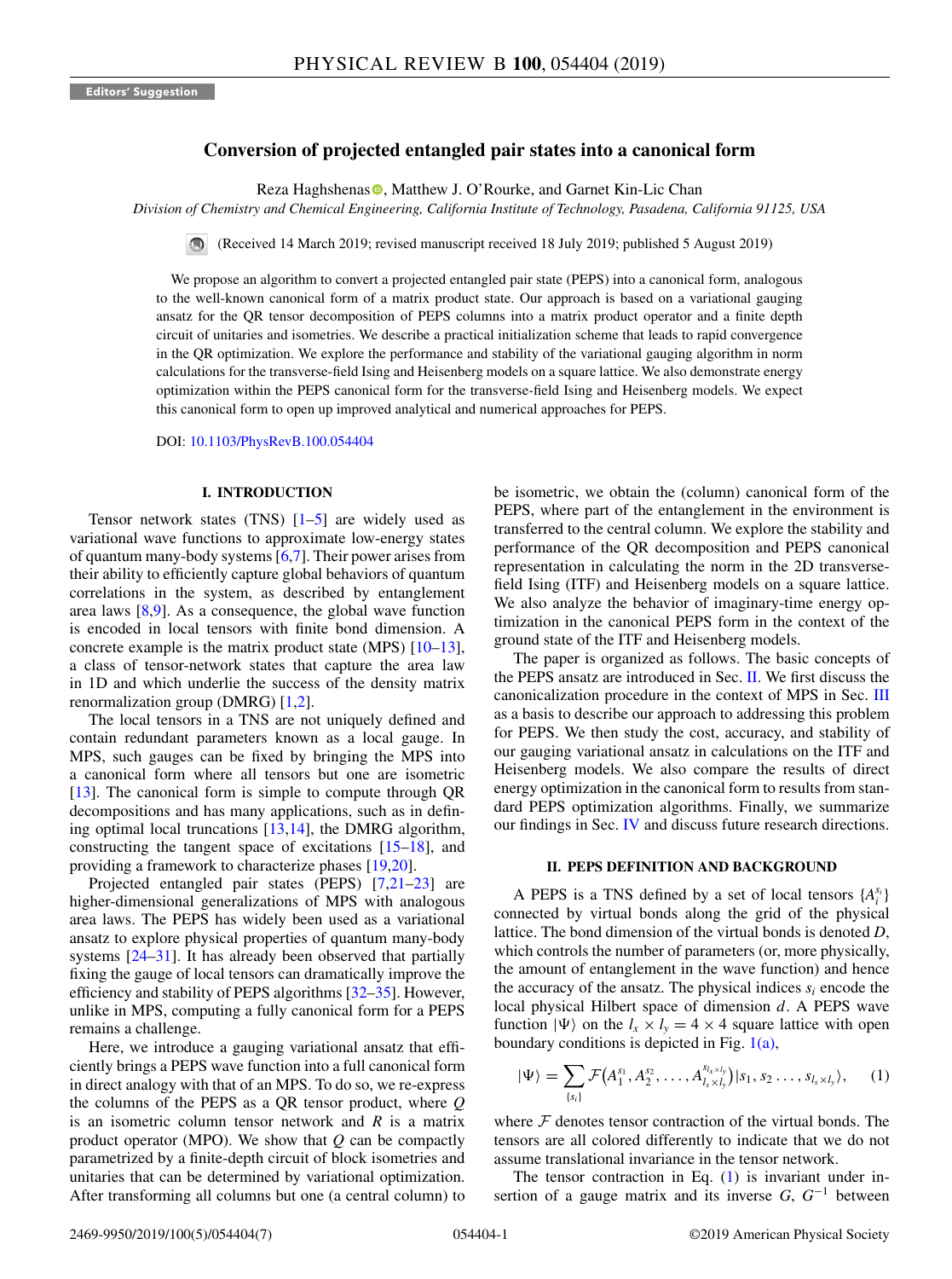<span id="page-1-0"></span>

FIG. 1. (a) Tensor network diagram of the PEPS  $|\Psi\rangle$  on a 4  $\times$  4 square lattice with open boundary conditions. Different colors are used for each tensor to explicitly indicate a non-translationally invariant tensor network. (b) A PEPS canonicalized around a single site, showing that the environment around that site contracts to the identity tensor. (c) A decomposition of a bulk column  $M \approx QR$ , where (d) the tensor network *Q* is isometric, i.e.  $Q^{\dagger}Q = \mathbb{1}$ . (e) A graphical representation of the steps based on our QR scheme to bring a PEPS into canonical form. Note in the final step, MPS canonicalization is used on the central column *C*. (f) The tensor network *Q* is reshaped into an MPO by fusing the virtual bond and physical bond, as shown by the arrows. The thick virtual bonds have bond dimension *Dd*. (g) The isometric tensor network *Q* is parameterized by a finite depth circuit of *l*-site isometries/unitaries {*ui*}.

two tensors (along a virtual bond). In an MPS, the canonical form at site *i* is defined as the choice of gauges such that the environment tensor  $G_i$  (constructed by partial norm contraction over all sites except  $i$ ) is the identity tensor

$$
\mathcal{G}_i = \mathcal{F}\left(\prod_{j \neq i} E_j\right) = \mathbb{1},\tag{2}
$$

with  $E_j = \sum_{s_j} A_j^{s_j \dagger} A_j^{s_j}$ ; 1 denotes the tensor  $\delta_{i_1 i'_1} \delta_{i_2 i'_2} \dots$  where  $i_1 i_2 \ldots$ ,  $i'_1 i'_2 \ldots$  index the virtual bonds of  $A_i^{s_i\dagger}$ ,  $A_i^{s_i}$ , respectively. By ensuring that the PEPS tensors satisfy Eq. (2), it also defines an analogous canonical form for a PEPS, depicted in Fig. 1(b). In the case of an MPS, we can convert an arbitrary MPS into canonical form by sequential QR (LQ) decompositions of tensors to the left (right) of site

*i*,  $A_j^{s_j} \rightarrow Q_j^{s_j} R_j$   $(A_j^{s_j} \rightarrow L_j Q_j^{s_j})$  where  $Q_j$  is orthogonal in the sense  $\sum_{s_j} Q_j^{s_j \dagger} Q_j^{s_j} = \mathbb{1}$  (for LQ,  $\sum_{s_j} Q_j^{s_j} Q_j^{s_j \dagger} = \mathbb{1}$ ). For simplicity, we henceforth do not distinguish between QR and LQ, with the choice implicit from the diagrammatic representation.  $R_i$  is then absorbed into the adjacent tensor for the subsequent QR decomposition until the full canonical form is reached [\[13\]](#page-6-0).

### **III. PEPS CANONICAL FORM AND COLUMN QR ANSATZ**

To similarly canonicalize a PEPS, we sequentially decompose the PEPS columns, denoted *M* (composed of tensors {*mi*}), as a QR tensor contraction, where the column tensor network *Q* is isometric, satisfying  $Q^{\dagger}Q = \mathbb{1}$ , see Fig. 1(c) and  $1(d)$ . The gauge column tensor network *R* (composed of tensors {*ri*}) is an MPO acting on the horizontal virtual bonds. Once all columns (around a central column) are decomposed to be isometric, the central column*C* can be viewed as an MPS by grouping the horizontal bonds with the physical bonds. This central column can then be canonicalized around a chosen site using the MPS canonicalization algorithm above, to yield a complete PEPS canonicalization [Fig.  $1(e)$ ]. Note that the PEPS canonicalization condition around a site  $[Fig, 1(b)]$ does not itself specify that columns to the left and right of the central column separately contract to the identity; the conditions we impose are thus sufficient and convenient when canonicalizing a PEPS but are more constrained than the necessary conditions for Fig. 1(b).

To explicitly carry out the QR decomposition, we first rewrite *M* and thus *Q* as MPOs by fusing physical bonds with the left virtual bonds [Fig.  $1(f)$ ]—for the equivalent LQ decomposition, the physical bonds should be fused with the right virtual bonds, as in MPS. Then, to explicitly enforce the isometric constraint on *Q*, we write it as a finite depth-*n* circuit of block-size *l* isometries and unitaries {*ui*}, where the isometries appear in the edge layer of the circuit [Fig.  $1(g)$ : The isometries have thick bonds (dimension *Dd*) and thin bonds (dimension *D*) while the unitaries only have thick bonds (dimension *Dd*)] [\[36,37\]](#page-6-0). The tensors in the first layer are chosen to be unitary and those in the remaining layers are isometries. The layer depth and block size control the distribution of entanglement between *Q* and *R*. In practice, to obtain a faithful QR decomposition we have found it sufficient to use  $n = 2$  (a single layer of unitaries and isometries), increasing *l* if necessary. In addition, we set the vertical bond dimension of *R* equal to that of *M*.

To determine the tensors in the QR ansatz, we minimize the distance (cost function)  $F = ||M - Q(\{u_i\})R(\{r_i\})||$  with respect to  $\{u_i, r_i\}$  ( $\|\cdot\|$  is the Hilbert-Schmidt norm) using standard tensor network techniques [\[38–40\]](#page-6-0). We optimize the tensors one at a time and sweep until convergence. The cost function depends quadratically on  $\{r_i\}$ , i.e.,  $F = r_i^{\dagger} N r_i$  –  $Sr<sub>i</sub> + const$ , which is explicitly minimized by solving the linear equation  $Nr'_i = S$ . To update the isometric/unitary tensors  ${u_i}$ , we observe that the cost function only depends linearly on them due to cancellations, i.e.,  $F = u_i^{\dagger} Y + \text{const}$ , thus the optimal solution is given by  $u'_i = -VU^{\dagger}$ , where *V*, *U* appear in the singular value decomposition  $Y = U s V^{\dagger}$  [\[38\]](#page-6-0). The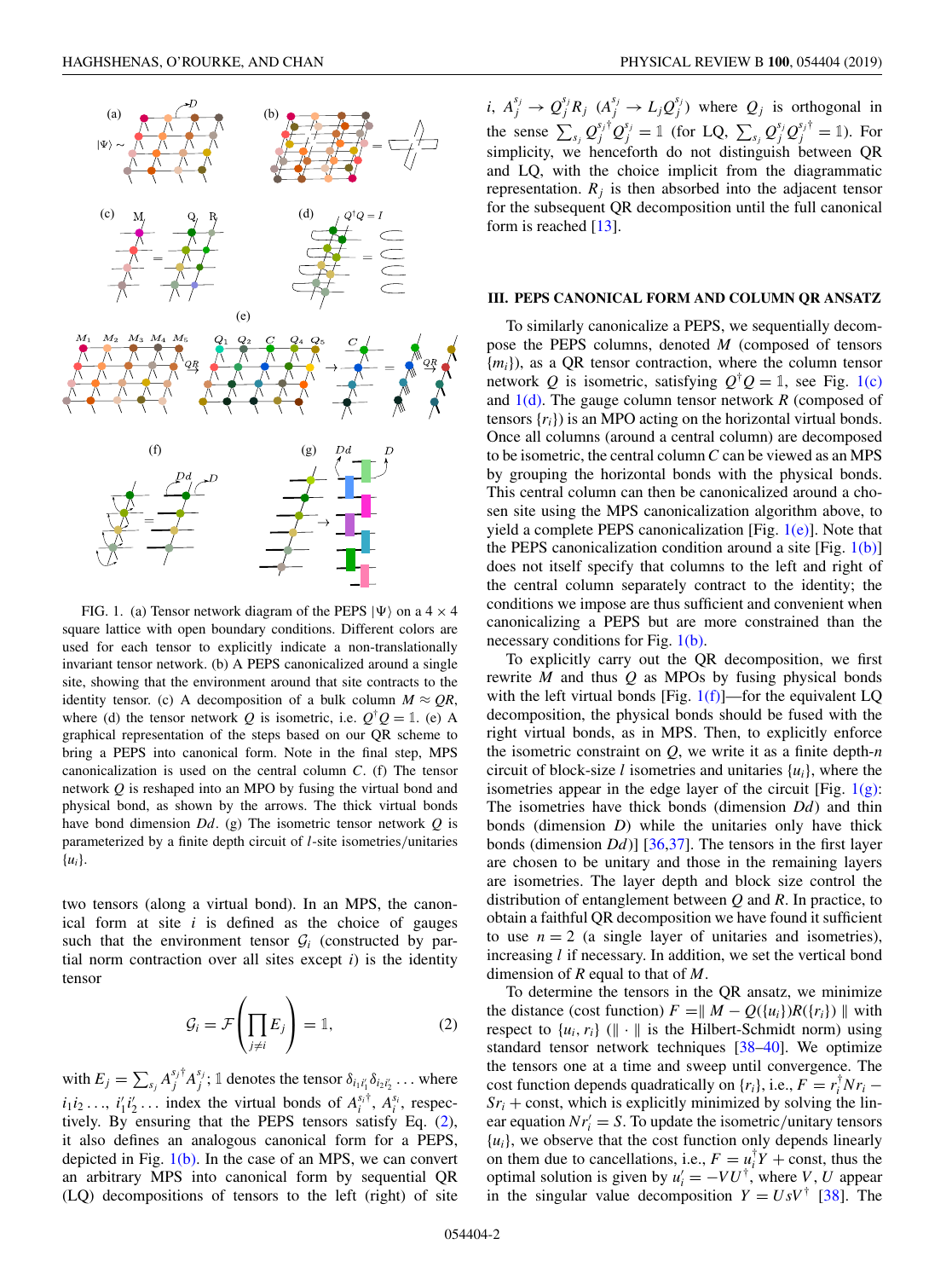<span id="page-2-0"></span>

FIG. 2. (a)–(c) Tensor network representation of the tensors *N*, *S*, and *Y* appearing in the QR optimization procedure; free indices in the first column correspond to the left indices of the tensors in matrix form, free indices in the second column correspond to the right indices of the tensors in matrix form. (d) The local distance (cost function) used to obtain a good initial guess for local tensors *ui*,  $r_i$ , and  $r_{i+1}$ . The cost function is minimized with respect to tensors  $p_i$ ,  $p_{i+1}$ , and  $v_i$ , which are used to build  $u_i$ ,  $r_i$ , and  $r_{i+1}$  as depicted. (e),(f) Graphical representation of  $M^{\dagger}M$  and  $Y_kZ_k$  used in the Schulz algorithm.

tensor network diagrams of *N*, *S*, and *Y* appear in Figs. 2(a),  $2(b)$  and  $2(c)$ , respectively.

To accelerate the QR optimization (and to avoid local minima) we start with a good initial guess for {*ui*,*ri*}. We have used two techniques. The first uses a local projective truncation on the tensors  $\{m_i\}$  to initialize  $\{u_i\}$  and  $\{r_i\}$ . To this end, we contract an approximate resolution of the identity (i.e.,  $\mathbb{1}_D \approx p_i p_i^{\dagger}$  where  $p_i$  is a local isometry) and a unitary  $v_i$  into two adjacent tensors  $m_i$ ,  $m_{i+1}$  and optimize  $p_i$ ,  $p_{i+1}$ and  $v_i$  to minimize the local cost function shown in Fig.  $2(d)$ . Once we have the optimized tensors  $p_i$ ,  $p_{i+1}$  and  $v_i$ , we construct a guess for  $r_i$ ,  $r_{i+1}$  and  $u_i$  as shown in Fig. 2(d). This initialization is purely local, but in practice, we find that it performs well.

A second strategy is based on an accurate estimate of the {*ri*} tensors using a Schulz iteration for the matrix square root [\[41\]](#page-6-0). Note that *R* is formally the square root of  $M^{\dagger}M$ , due to the isometric property of *Q*. We thus rewrite  $M^{\dagger}M$  as an MPO as in Fig.  $2(e)$ . Then, starting from  $Y_0 = M^{\dagger}M$  and  $Z_0 = \mathbb{1}$ , the coupled Schulz iteration,  $Y_{k+1} = \frac{1}{2}Y_k(3\mathbb{1} - Z_kY_k)$ ,  $Z_{k+1} = \frac{1}{2} (31 - Z_k Y_k) Z_k$ , gives  $Y_{k \to \infty} = R$  and  $Z_{k \to \infty} = R^{-1}$ . The vertical bond dimension of  $Y_k$  and  $Z_k$  increases with each MPO multiplication [Fig.  $2(f)$ ] thus we perform MPO compression after each iteration (viewing the MPO as an MPS). The vertical bond dimension of the final  $Y_k$  ( $R$ ) is compressed back to the original bond dimension of *M*. Also, since  $Z_k$  approximates  $R^{-1}$  which may have arbitrarily large norm, we regularize the iteration using  $M^{\dagger}M \to M^{\dagger}M + \delta I$ , where  $\delta$  is a small number ( $\sim 10^{-6}$ ). The Schulz iteration converges rapidly (see Fig.  $3(c)$ ) and we use this accurately estimated *R* to initialize the optimization of the tensors in *Q*



FIG. 3. Accuracy of the variational ansatz for QR decomposition of a single bulk column. (a) The relative distance *F* as a function of transverse Ising field  $\lambda$ , for a single bulk column with  $l<sub>v</sub> = 16$ , and for given values of bond dimension *D* and block size *l* used in *Q*. The distance *F* rapidly decreases with increasing *l*, as more entanglement is included in the *Q* circuit. (b) The relative distance as a function of PEPS column length *ly* for different block sizes *l*. The error of the variational ansatz increases linearly with the length  $l_{v}$ . (c) The distance  $F_{SC}$  as a function of Schulz iteration for a single bulk column with  $l_v = 16$  at magnetic field  $\lambda = 2.0$ . (d) The relative distance *F* of the Heisenberg model versus iteration number of the QR optimization for a single bulk column with  $l<sub>v</sub> = 10$  and with different bond dimensions *D*.

with respect to the cost function *F*. Although computing the Schulz iteration is more expensive than the local initialization, we expect it to be better when canonicalizing PEPS with more entanglement.

#### **A. PEPS canonicalization sweep and truncations**

To canonicalize all columns  $M^{[1]}M^{[2]} \dots M^{[l_x]}$  in the PEPS, we sweep over all the columns in a prescribed order (say from left to right) and compute the QR decomposition to each. After column  $M^{[1]}$  has been converted to QR form, we then absorb the *R* gauge into the neighboring  $M^{[2]}$  column, creating a combined column  $C^{[2]}$  with an increased vertical bond dimension of  $D^2$ . To avoid increasing the vertical bond dimension of subsequent columns, we compress  $C^{[2]}$  to a smaller vertical bond dimension  $D_c < D^2$ . We can perform this column truncation as an MPS truncation with enlarged physical bond dimension  $D^2d$ .

The role played by  $D_c$  is somewhat related to the  $\chi$  in PEPS contraction algorithms  $[32,42,43]$ , but here  $D<sub>c</sub>$  is an (auxiliary) bond dimension for a single PEPS layer, rather than for a double layer. A more relevant comparison is therefore to the χ used in single-layer PEPS algorithms [\[44,45\]](#page-6-0), which is argued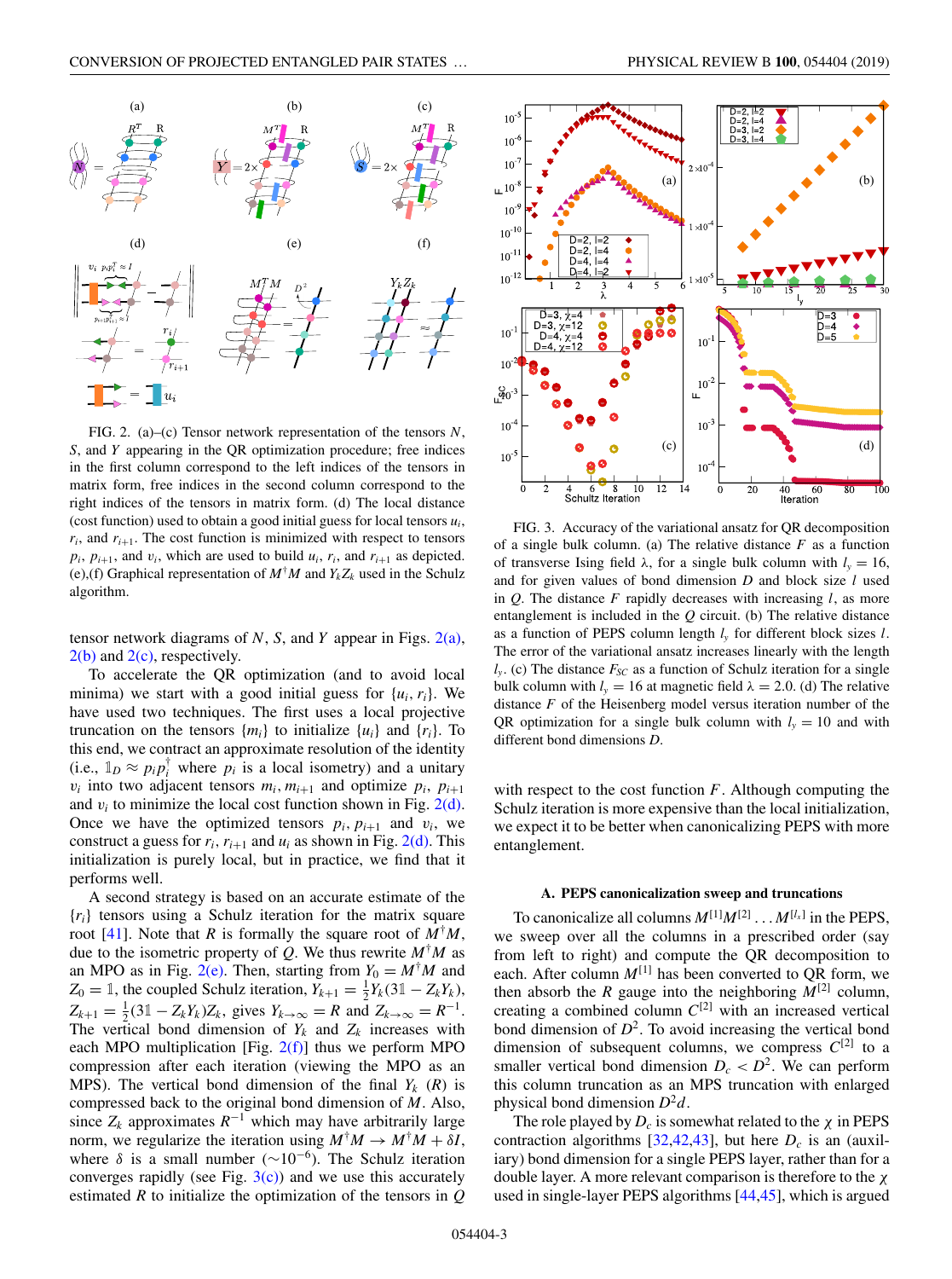to be  $\propto D$ , thus leading us to conjecture that (asymptotically)  $D_c \propto D$ . Continuing, we perform the QR decomposition on the truncated  $C^{[2]}$  column (with vertical bond dimension  $D_c$ ), absorb  $R$  into  $M^{[3]}$  and proceed as before over the remaining columns, to finally produce a PEPS in the canonical form as  $Q^{[1]}Q^{[2]} \dots Q^{[l_{x-1}]}C^{[l_x]}$ . Note that if MPS truncation is used to compress *C*, then the final central column will be in canonical form around a single site.

Canonicalization redistributes entanglement in the PEPS, thus the canonicalized PEPS has different bond dimensions than the original PEPS. If we use the  $n = 2$ ,  $l = 2$  ansatz for *Q*, then when viewed as an MPO the *Q* columns have a vertical bond dimension of  $O(D^2)$ , while the central column *C* has a vertical bond dimension of  $D_c$ . The formally large bond dimension of *Q* is primarily an artifact of expressing the isometric constraint in terms of gates. Thus it is computationally most efficient to use the structure of *Q* (i.e., viewing the column of isometries and column of unitaries separately) in the tensor network contractions.

Given a canonical PEPS, the canonicalization sweep can be used to convert between canonical forms (where we move the central column) which is important in algorithms such as energy optimization. The only difference then from the canonicalization sweep discussed above is that the *Q* columns have a larger vertical bond dimension than *M*. Thus, when absorbing *R* into a neighboring *Q* column (in the  $n = 2$ ,  $l = 2$  ansatz), we create a central column *C* of vertical bond dimension  $D^2D_c$ , which we subsequently compress to  $D_c$ .

From the above, we see that in computing the canonical form, and in moving the central column, there are two potential sources of error that must be controlled. The first is the QR *approximation error*, controlled by the finite depth/block size  $(n, l)$  of  $\{u_i\}$  and the vertical MPO bond dimension *D* of *R* (which we fix). The second is the *absorption error* that arises from the truncation of the central column's vertical bond dimension to *Dc*.

#### **B. Cost of conversion to canonical form**

We now discuss the leading costs of the computational steps in the conversion to the canonical form, assuming the  $n = 2, l = 2$  ansatz for Q and setting the vertical bond dimension of *R* to always be equal to that of the column that is being decomposed.

*QR optimization*. For a column of vertical bond dimension *D*, the cost to determine the isometries/unitaries is  $O(l_vD^6)$ (noniterative) and  $O(l_yD^4)$ , using an iterative algorithm to solve the linear equation  $F = u_i^{\dagger} Y + \text{const.}$  The cost to determine  $\{r_i\}$  tensors is  $\mathcal{O}(l_v D^{12})$  (noniterative) and  $\mathcal{O}(l_v D^8)$ , using a minimization algorithm to solve  $F = r_i^{\dagger} N r_i - S r_i +$ const.

*Absorption step*. As discussed above, when converting a standard PEPS with columns  $M^{[1]}M^{[2]} \dots M^{[l_x]}$  that have vertical bond dimension *D* into canonical form, the typical absorption step during the sweep creates a central column *C* with an enlarged vertical bond dimension *DDc* (because *R* has dimension *Dc*). Compressing this down to a vertical bond dimension *Dc*, using sequential SVD on the MPS bonds, costs  $\mathcal{O}(l_y D^5 D_c^3)$ . Alternatively, if we consider direct minimization  $|| \psi - | \psi \rangle||$  (the cost typically reported in boundary PEPS

algorithms) where  $|\phi\rangle$  and  $|\psi\rangle$  are MPSs with physical bond dimension  $dD^2$  and virtual bond dimensions  $DD_c$  and  $D_c$ , respectively, the cost is  $\mathcal{O}(l_y D^4 D_c^4)$ .

Alternatively when carrying out the absorption step for a PEPS already in canonical form, e.g., when moving *C* from *l<sub>x</sub>* to *l<sub>x−1</sub>* in the PEPS with columns  $Q^{[1]}Q^{[2]} \dots C^{[l_x]}$ , then the absorption step involves compressing  $C^{[l_{x-1}]}$  from vertical bond dimension  $\bar{D}^2 D_c \rightarrow D_c$ . Using sequential SVD on the MPS bonds, the cost is  $O(l_yD^8D_c^3)$ , while direct minimization gives a cost of  $\mathcal{O}(l_y D^6 D_c^3) + \mathcal{O}(l_y D^4 D_c^4)$ .

However, in this case, since  $C^{[l_{x-1}]} = Q^{[l_{x-1}]}R$ , we can use the ansatz structure of *Q* to reduce the cost of the truncation, by absorbing and truncating first the column of isometries, then the column of unitaries. (In both these truncations, the surrounding columns are canonical, and thus each can be performed as an MPS truncation). With this technique, the cost of the absorption step is reduced to  $\mathcal{O}(l_y D^4 D_c^4)$  by using direct minimization. The cost is the same for truncating the column of isometries and for the column of unitaries. Using sequential SVD truncation, the leading term is  $\mathcal{O}(l_y D^6 D_c^3)$ .

## **C. Accuracy of QR ansatz**

To assess the accuracy of the QR ansatz, we first study its performance for a single PEPS column. As our initial state, we use the (approximate) ground state of the spin- $\frac{1}{2}$  ITF and Heisenberg models on the square lattice. The ITF model and the Heisenberg model are, respectively, defined by

$$
H_{\text{ITF}} = -\sum_{\langle ij \rangle} \sigma_z^i \sigma_z^j - \lambda \sum_i \sigma_x,
$$
  

$$
H_{\text{Heisenberg}} = \sum_{\langle i,j \rangle} \mathbf{S}_i \cdot \mathbf{S}_j,
$$

where  $S_i \equiv (\sigma_x, \sigma_y, \sigma_z)$  and  $\sigma_\alpha$  are the Pauli matrices. The ITF model has a critical point at  $\lambda_c \approx 3.05$ . Our initial PEPS is constructed from the bulk tensors of an infinite PEPS ground state [\[46\]](#page-6-0) (optimized with a full-update scheme [\[33,43\]](#page-6-0) and a  $2 \times 2$  unit cell) that is repeated periodically across the finite PEPS lattice.

We measure the accuracy of the QR ansatz by the value of its optimization cost function *F*. Here, the parameter controlling the accuracy is the block size *l* of the isometric/unitary circuit (the number of layers is kept as  $n = 2$ , and the vertical bond dimension of *R* is kept as *D*). In Fig. [3\(a\),](#page-2-0) we show the plot of the distance  $F$  versus ITF magnetic field  $\lambda$ . As expected, when the system is close to criticality, the accuracy is reduced as the ground state becomes more entangled. Increasing *l* increases the disentangling effect of the unitaries, and the accuracy increases rapidly (we conjecture exponentially with *l*), especially far from criticality.

Next, we investigate the QR accuracy as a function of system size  $l<sub>v</sub>$  for the ITF model at field strength  $\lambda = 3.5$ . As shown in Fig.  $3(b)$ , the relative error in *F* increases linearly with system size, although the slope shows a rapid decay with the isometry/unitary block size *l*. Thus, the variational gauging ansatz introduces a constant error per lattice site, consistent with a fidelity that goes like  $e^{-\epsilon l_y} \sim 1 - \epsilon l_y$ .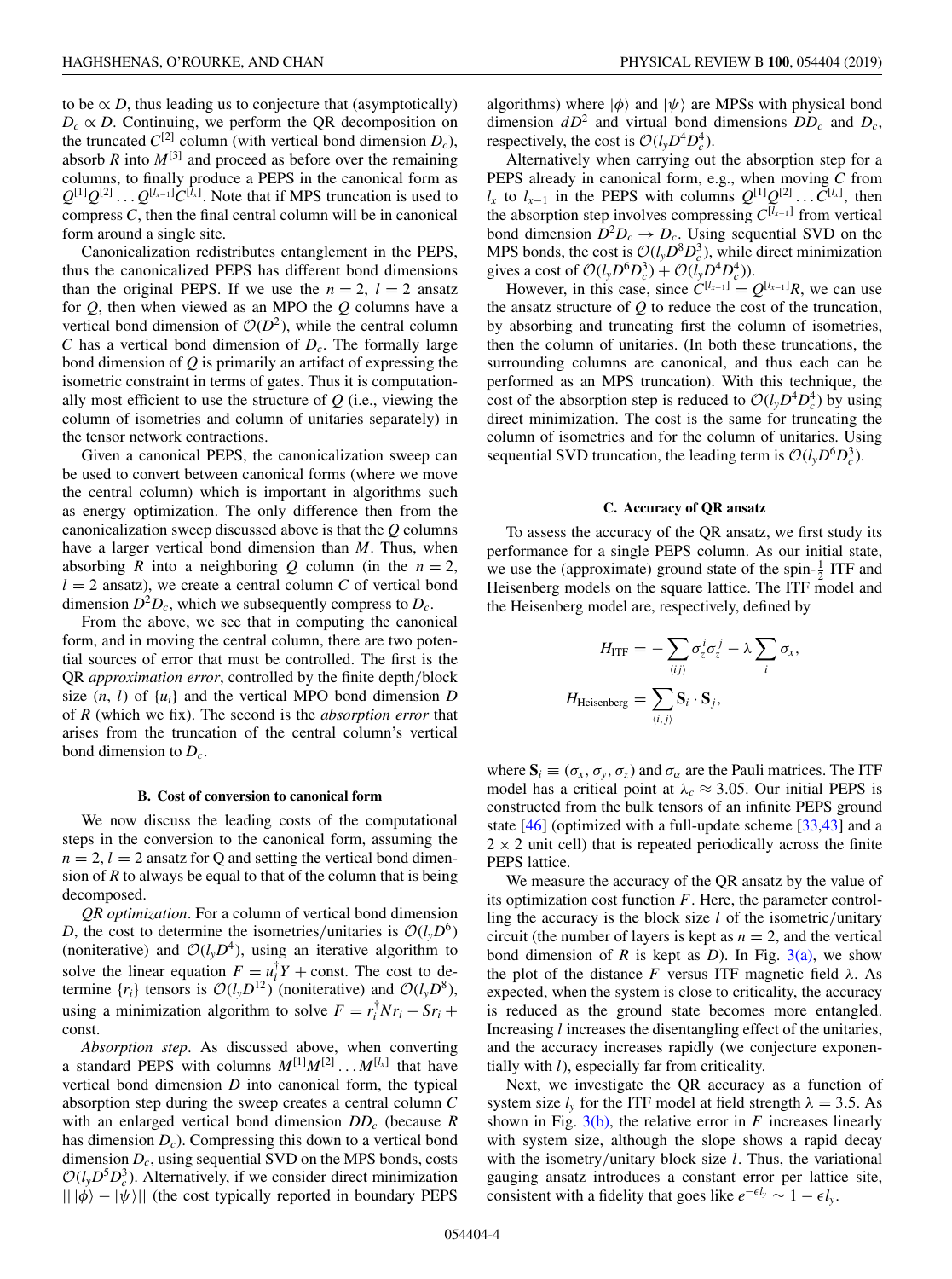

FIG. 4. (a) The relative error of the norm contraction  $\Delta = \frac{N - N_b}{N_b}$ as a function of  $\lambda$ .  $N_b$  is a reference norm obtained by boundary method contraction. For the norm computed via the canonical form, we use  $D_c = 3D$ . (b)  $\Delta$  as a function of column position *x* in the PEPS for different values of  $\lambda$ . The bond dimensions are  $D = 3$ ,  $D_c = 12$ , and the lattice size is  $16 \times 16$ .

We can also study the accuracy of the Schulz iteration. We show this by evaluating the distance  $F_{SC} = ||M^{\dagger}M - R^2||$ as a function of the Schulz iteration. The MPO compression is controlled by a truncated bond dimension  $\chi$  (in the final iteration in the canonicalization algorithm, this is always set to *D*). In Fig.  $3(c)$ , we show how the accuracy of the Schulz iteration depends on χ for different initial bond dimensions *D* for the ITF model at magnetic field  $\lambda = 2.0$ . The regularization parameter is always set to  $\delta \sim 10^{-6}$ .

Finally, we give additional results for the QR optimization in the Heisenberg model. We plot the relative distance *F* versus iteration number for a single bulk column with  $l<sub>y</sub> = 10$ in Fig. [3\(d\),](#page-2-0) using block size  $l = 2$ .

## **D. Accuracy of PEPS canonical form**

We next investigate the accuracy and stability of the full PEPS canonical form constructed from a sweep of the QR approximation and absorption steps across the columns. We estimate the faithfulness of the canonical form from the norm contraction  $\mathcal{N} = \langle \Psi | \Psi \rangle$ . We compute the norm in the canonical form using only the central column *C* since all other columns contract exactly to the identity. The relative error of norm contraction is then defined as  $\Delta = \frac{N - N_b}{N_b}$ , where the reference value  $\mathcal{N}_b$  is obtained using an accurate boundary contraction of the original (uncanonicalized) PEPS keeping a large boundary auxiliary bond dimension [\[6,22,47\]](#page-6-0). In Figs.  $4(a)$  and  $4(b)$ , we show a plot of the relative error  $\Delta$  as a function of ITF magnetic field  $\lambda$  (using the same approximate ground state as above) and central column position. Similarly to the single-column results above, the accuracy of the full canonical form depends on the correlation length of the model, and the canonicalization error decreases rapidly (exponentially) as the block size *l* is increased.

#### **E. Norm stability of the canonical form**

An important property to assess is the numerical stability of the PEPS in the canonical form. We can study this by examining the stability of the total norm *N* with respect to small perturbations of the tensors. A numerically stable form is one where small perturbations to the tensors result in small



1

 $0.9$ 1

 $\frac{0.01}{\alpha}$  0.02

FIG. 5. The total norm of a  $8 \times 8$  PEPS as a function of perturbation strength  $\alpha$  for (a) ITF ground-state PEPS at different coupling parameters  $\lambda$  and for a uniform random PEPS. cPEPS denotes canonical PEPS derived from the standard PEPS. The bond dimensions are chosen to be  $D = 3$  and  $D = 2$  for the ITF PEPS ground state and random PEPS, respectively.

perturbations in the norm. To study this property, we compare the stability of the norm in a standard PEPS versus in its canonical form. We add small perturbations to each tensor  $A_{s_i}^i \rightarrow A_{s_i}^i + \alpha P$  in a canonical PEPS and a normal PEPS (the unperturbed canonical PEPS is obtained by first converting the normal PEPS to canonical form). The normalized tensors  $P(|P| = 1)$  are chosen to form a uniform random distribution in the interval  $[0, 1]$ . In Figs.  $5(a)$  and  $5(b)$ , we plot the norm *N* as a function of perturbation strength  $\alpha$  for the ITF ground-state PEPS and a random PEPS. We observe, in both cases, that the canonical PEPS (cPEPS) remains more stable, as the norm changes less with the perturbation as compared to the standard PEPS. This is a result of the fact that the *Q* tensors are isometric and adding small perturbations to them only affects the isometric property on the unit scale.

#### **F. Energy optimization in canonical form**

A natural application of the PEPS canonical form is to ground-state energy optimization, which mimics the use of the MPS canonical form in energy optimization. To show this, we perform imaginary time evolution on the ITF model, which we carry out with a sequence of gates *e*<sup>−</sup>τ*<sup>h</sup>* on the horizontal and vertical bonds [\[6,32\]](#page-6-0). Evolution on a column of vertical bonds is conveniently carried out on the central column *C* of a canonical PEPS with bond dimension  $D_c$ , where it reduces to an MPS imaginary time evolution followed by an MPS truncation with an enlarged physical bond dimension  $D^2d$ . Evolution on a column of horizontal bonds can be carried out using a two-column canonical PEPS (analogous to the two-site MPS canonical form) where there are two central columns, and columns to the left and right of these two are isometric tensors *Q*, thus reducing the optimization problem to one of a PEPS with only two columns. In this case, rather than canonicalizing the remaining environment around the bond in the two-column PEPS, we contract it exactly, which is straightforward. Since there are only two columns, these can be reduced to an MPS with enlarged vertical bond dimension  $D^2D_c$  and physical bond dimension  $D^2d^2$ . In Figs. [6\(a\)](#page-5-0) and  $6(b)$  we show the energy as a function of the number of full imaginary time sweeps for the ITF model at field strength

 $0.01$   $0.02$   $0.03$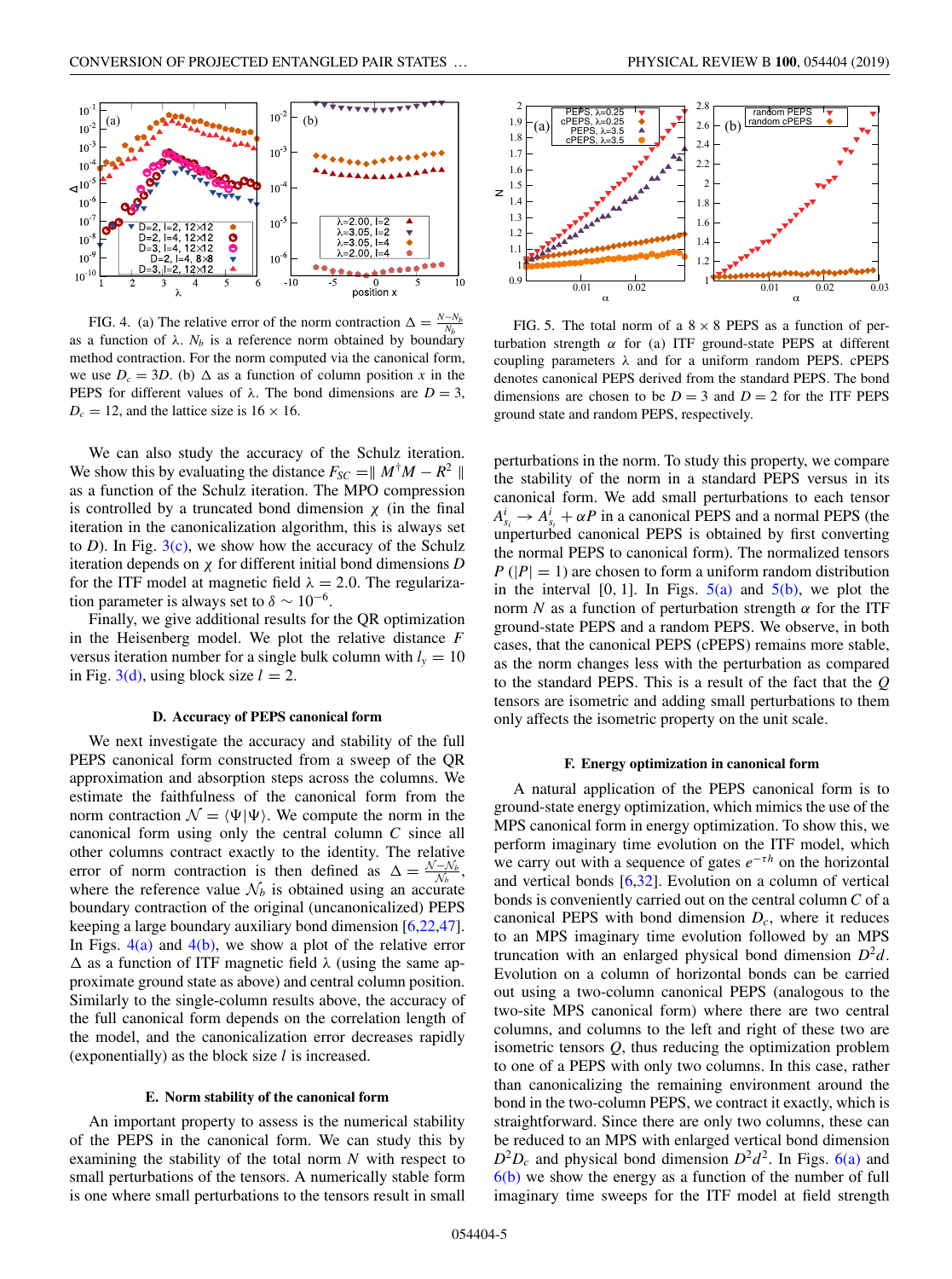<span id="page-5-0"></span>

FIG. 6. Imaginary time energy optimization based on the PEPS canonical form. The canonical PEPS energy of the ITF model as a function of imaginary time sweep for (a)  $4 \times 4$  and (b)  $8 \times 8$  square lattices with field  $\lambda = 3.5$ . A direct variational energy comparison between canonicalized PEPS (cPEPS) and standard uncanonicalized PEPS [\[47\]](#page-6-0) for the (c) ITF model at  $\lambda = 3.5$  and (d) Heisenberg model, on a  $8 \times 8$  square lattice. Both algorithms start from the same random initial PEPS. Only  $D = 2$  is used to emphasize the differences. The horizontal DMRG line is the result of a converged 2D DMRG calculation and can be taken to be numerically exact. The parameter  $\chi$  stands for boundary bond dimension in environment calculations in the standard PEPS optimization.

 $\lambda = 3.5$  compared to a near-exact DMRG result. Note that both *D* (which controls the variational space of the standard PEPS) and *D<sub>c</sub>* (vertical bond dimension of the central column, which controls the accuracy of the absorption step in the canonicalization sweep) affect the final converged energy; in this setting, increasing  $D_c$  has a larger effect than increasing *D*. The relative error of the energy per site reached for the largest bond dimension  $D = 4$ ,  $D_c = 8$  for both  $4 \times 4$  and  $8 \times 8$  lattice sizes is on the order of 10<sup>-4</sup>.

In Figs.  $6(c)$  and  $6(d)$ , we compare the accuracy of imaginary time energy optimization of canonical PEPS and standard PEPS, which is when their behavior differs most. Both algorithms are initialized with the same poor trial state (a random PEPS) in order to further clarify their differences in convergence. The ITF model at  $\lambda = 3.5$  (c) and Heisenberg model (d) are studied, and the optimization algorithm from Ref. [\[32\]](#page-6-0) was used to obtain the standard PEPS ground states. Only  $D = 2$  is used to emphasize the differences. The maximum relative errors of the QR and absorption steps using the two layer,  $l<sub>y</sub> = 2 QR$  ansatz are on the order of 10<sup>-4</sup> and 10<sup>−</sup>3, respectively, in the ITF and Heisenberg simulation. This relative error bounds the ultimate accuracy in the energy that the canonical PEPS simulation can achieve. Thus we observe that standard PEPS optimization leads to lower energies than the canonical PEPS energy in both cases as expected.

# **IV. CONCLUSIONS**

In conclusion, we have described a procedure to convert a PEPS into a canonical form analogous to that of an MPS where all columns but one are isometric, by sequentially decomposing columns through a variational QR ansatz. We find that the canonicalization is stable and can be carried out with a small and controllable error. Canonicalization redistributes entanglement in the PEPS, resulting in a central column with increased bond dimension. Our procedure introduces the possibility to formulate canonical PEPS algorithms which make explicit use of an isometric environment, which we demonstrated in an imaginary time optimization of the ground-state energy. The canonical form is clearly numerically more stable, as we show in calculations of the stability of the norm with respect to perturbations of the tensors. However, a faithful comparison of the cost of algorithms using the canonical PEPS and standard PEPS requires considerably more analysis. This is because the canonicalization leads to a nonhomogeneous PEPS with different bond dimensions on the vertical and horizontal bonds, quite different from the standard PEPS scenario, and in addition, the canonical PEPS introduces additional numerical parameters (to control the accuracy of the QR ansatz and *R* absorption) which must be converged. To eliminate the additional errors of the QR decomposition, it may be more expedient to directly optimize the underlying network of isometries and unitaries suggested by the QR ansatz, without explicitly converting into the standard PEPS column-row form. Future investigations will focus on more detailed analysis of these and other algorithms as well as the general representational power of canonicalized PEPS.

*Note added*. Recently, we were notified of Ref. [\[48\]](#page-6-0). In that work, the authors similarly pursue a full canonicalization of a PEPS but use a different set of isometric conditions on the *Q* tensors which are more constrained than the ones that we use. Further work is needed to understand the relationship between these techniques.

# **ACKNOWLEDGMENTS**

Primary support for this work was from MURI FA9550- 18-1-0095. Some of the code used to test energy optimization was based on work supported by the US National Science Foundation (NSF) via Grant No. CHE-1665333. M.J.O. acknowledges a US NSF Graduate Research Fellowship via Grant No. DEG-1745301. G.K.C. acknowledges support from the Simons Foundation. We have used *Uni10* [\[39\]](#page-6-0) as a middleware library to build the variational gauging ansatz.

[4] H. J. Changlani, J. M. Kinder, C. J. Umrigar, and G. K.-L. Chan, [Phys. Rev. B](https://doi.org/10.1103/PhysRevB.80.245116) **[80](https://doi.org/10.1103/PhysRevB.80.245116)**, [245116](https://doi.org/10.1103/PhysRevB.80.245116) [\(2009\)](https://doi.org/10.1103/PhysRevB.80.245116).

<sup>[1]</sup> S. R. White, [Phys. Rev. Lett.](https://doi.org/10.1103/PhysRevLett.69.2863) **[69](https://doi.org/10.1103/PhysRevLett.69.2863)**, [2863](https://doi.org/10.1103/PhysRevLett.69.2863) [\(1992\)](https://doi.org/10.1103/PhysRevLett.69.2863).

<sup>[2]</sup> S. R. White, [Phys. Rev. B](https://doi.org/10.1103/PhysRevB.48.10345) **[48](https://doi.org/10.1103/PhysRevB.48.10345)**, [10345](https://doi.org/10.1103/PhysRevB.48.10345) [\(1993\)](https://doi.org/10.1103/PhysRevB.48.10345).

<sup>[3]</sup> G. Vidal, [Phys. Rev. Lett.](https://doi.org/10.1103/PhysRevLett.99.220405) **[99](https://doi.org/10.1103/PhysRevLett.99.220405)**, [220405](https://doi.org/10.1103/PhysRevLett.99.220405) [\(2007\)](https://doi.org/10.1103/PhysRevLett.99.220405).